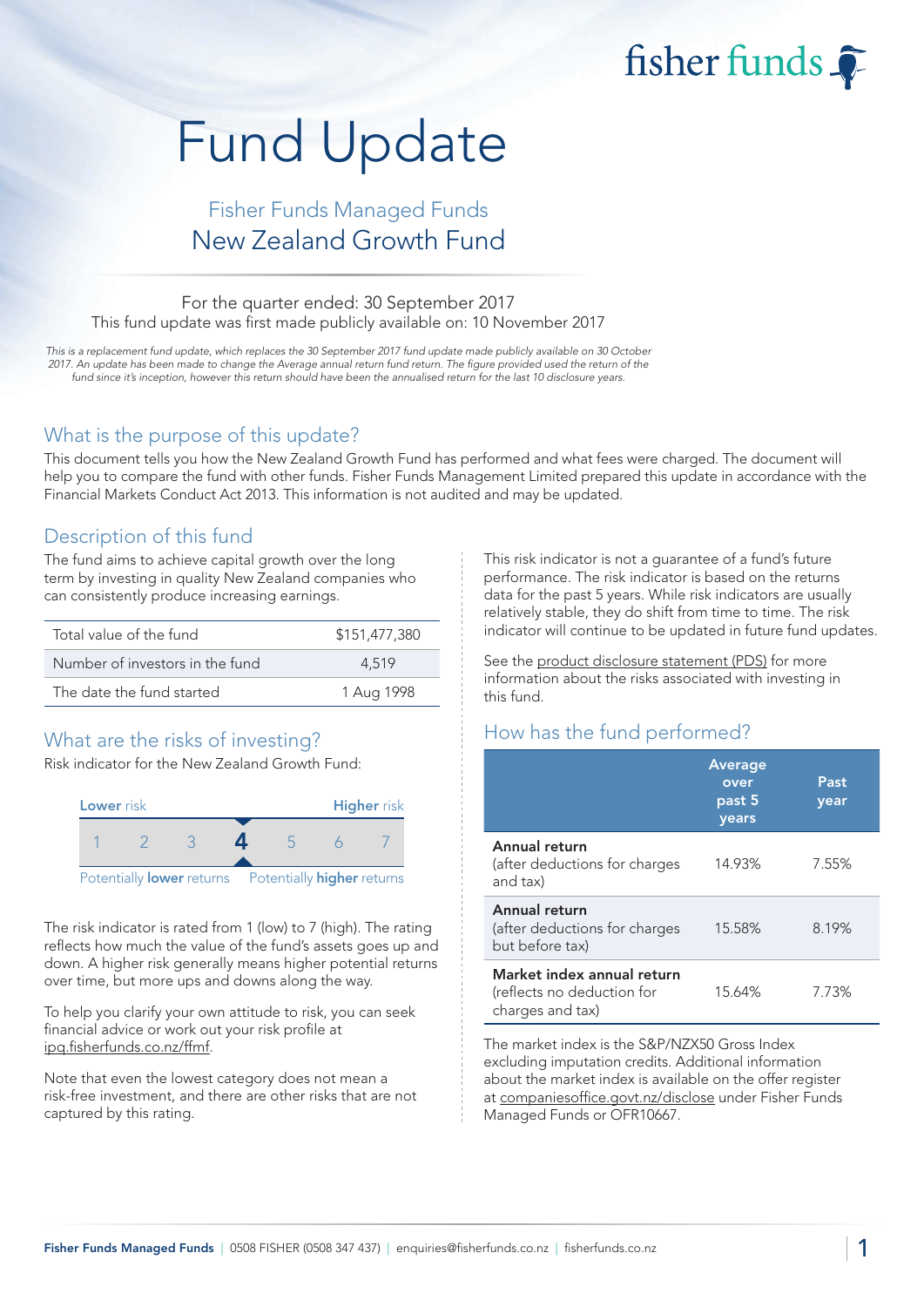

This shows the return after fund charges and tax for each of the last 10 years ending 31 March. The last bar shows the average annual return for the last 10 years, up to 30 September 2017.

Important: This does not tell you how the fund will perform in the future.

Returns in this update are after tax at the highest prescribed investor rate (PIR) of tax for an individual New Zealand resident. Your tax may be lower. The market index return reflects no deduction for charges and tax.

#### What fees are investors charged?

Investors in the New Zealand Growth Fund are charged fund charges. In the year to 31 March 2017 these were:

|                                                       | % of net asset value |
|-------------------------------------------------------|----------------------|
| <b>Total fund charges</b>                             | 2.35%                |
| Which are made up of:                                 |                      |
| <b>Total management and</b><br>administration charges | 2.35%                |
| Including:                                            |                      |
| Manager's basic fee                                   | 1.27%                |
| Other management and<br>administration charges        | 0.27%                |
| Total performance-based fees <sup>1</sup>             | 0.81%                |

Small differences in fees and charges can have a big impact on your investment over the long term.

## Example of how this applies to an investor

Katie had \$10,000 in the fund at the start of the year and did not make any further contributions. At the end of the year, Katie received a return after fund charges were deducted of \$755 (that is 7.55% of her initial \$10,000). Katie did not pay other charges. This gives Katie a total return after tax of \$755 for the year.

## What does the fund invest in?

#### Actual investment mix

This shows the types of assets that the fund invests in.



#### Target investment mix

This shows the mix of assets that the fund generally intends to invest in.